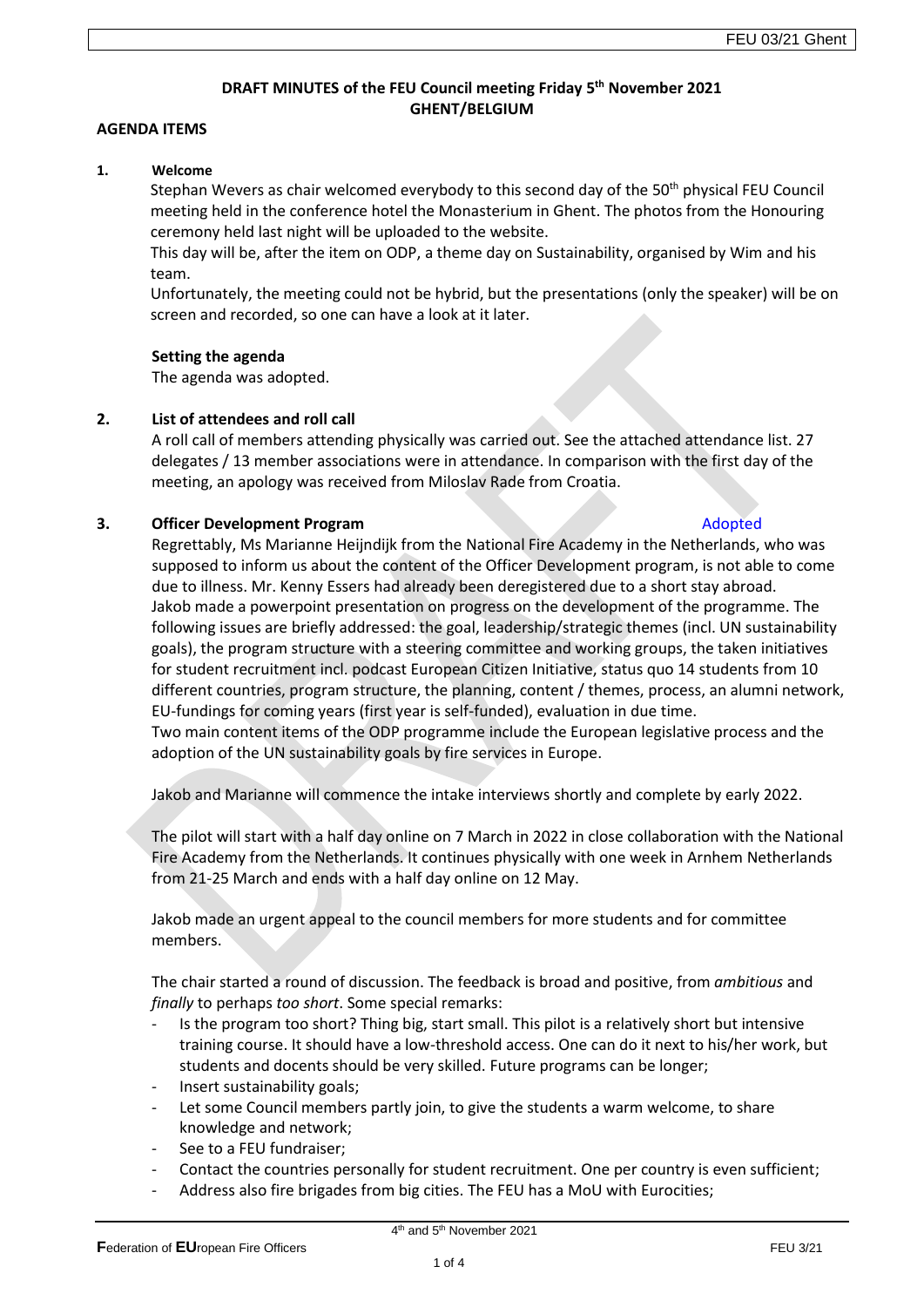- Do not invent the wheel, try to collaborate with others, e.g. EFSCA;
- See to an auditing system; contact the director of the USA ODP; AFAC
- Try to establish accreditation through the national structures of education in each country
- Credentials instead of certificates.
- If you need experts contact Cambridge university.

In conclusion, the Council agrees with the proposal to start the ODP in March 2022.

**Adoption of the proposal**: an authorization proposal was signed between IFV-NFA, FEU president and FEU board member/program leader ODP.

## **4. Sustainable leadership – Wim van Zele**

Wim gave a presentation on EU Fire Brigades towards sustainable leadership. He explained what Sustainability is and why it is so important, using a video. It is all about the connection between Environment, Economy and Equity. There are 4 pressure points: Human growth, Climate, Ecosystems and Surprise. He showed that Society has planetary & social boundaries and what is needed to make progress on sustainability in the next decade. **ACTION:** Copy of video and presentation to be uploaded to the FEU website.

### **5. SDG's as umbrella for sustainable leadership at fire brigade – Wim van Zele**

The 17 UN SGD's is a roadmap to achieve sustainable goals also to be embedded in the Fire Rescue Services. It is supposed to get it into DNA of FB (from vision & strategy to operations). Wim presented some tools one can use. Collaboration (SDG17) is the key to solving the global problem.

**Explain survey 'initiatives among FB in EU about sustainability and leadership – Xavier Criel**  A week before the meeting a short questionnaire was sent to the delegates. Xavier informed that 14 members had responded. He showed and explained the results. **ACTION:** Copy of presentation to be uploaded to the FEU website.

# **6. FB BASF Worldwide, look on sustainability – Gert van Boxtel, Vice President BASF EmergencyResponse BASF**

Gert informed that BASF is successful in the long term when they create value added for the environment, society and the economy with products, solutions and technologies. Sustainability is firmly anchored in their strategy and corporate governance. They carry out the company purpose "We create chemistry for a sustainable future" using the various tools of their sustainability management. They systematically incorporate sustainability into their business and their assessment, steering and compensation systems. They identify sustainability trends at an early stage and derive appropriate measures for their business to seize new business opportunities and minimize risks along the value chain.

**ACTION:** Copy of presentation to be uploaded to the FEU website.

## **Interactive workshops sustainable leadership – Wim van Zele and Xavier Criel**

With the information provided, a workshop was held and the members were divided into groups to discuss how to embed the SDG's into the fire services and to think about four possible futures (2021 2025-2030-2035). He demonstrated two videos from Avon fire Service in the UK and the Scottish FRS. He discussed the three levels where the SDG's can be implemented, namely governance level, operational level and the policy level.

## **7. Volvo Trucks; vision on sustainability – Phillipe Jacquemyns, product and homologation manager**

Phillipe explained the Volvo Trucks' sustainability strategy for how together we can move the world we want to live in. The choices we make today define the world we live in tomorrow. Climate change, population growth and increasing urbanization are shifting the landscape and our expectations of transport and infrastructure. In all Volvo's actions, they need to consider how to reduce climate impact, use the world's resources, increase safety for drivers, road-users and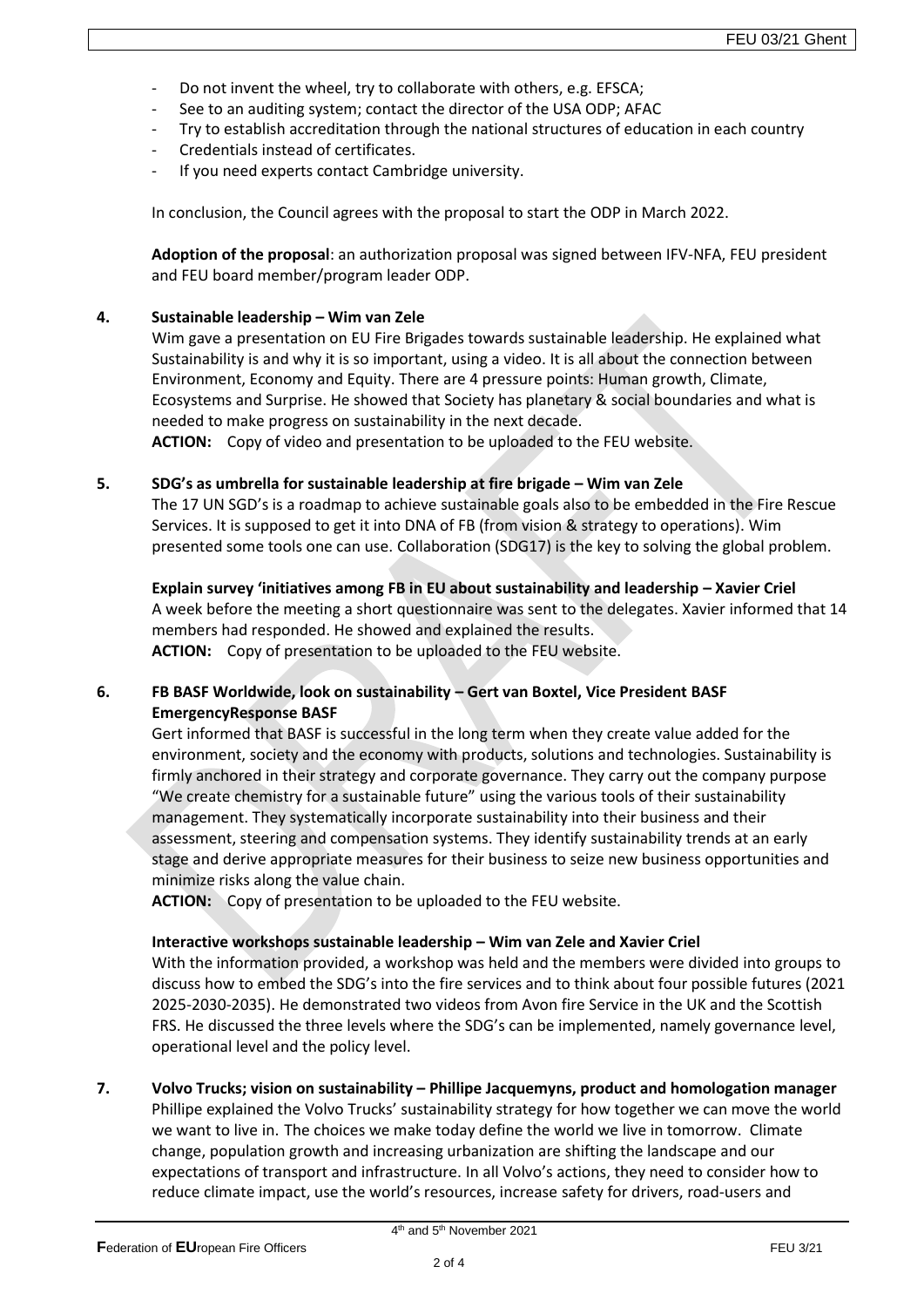colleagues and be a truly diverse company. Volvo Group´s ambition is to be a net-zero emission company by 2050 at the very latest. Their ambition is divided into three areas: climate, resources and people, supporting the UN SDG's.

**ACTION:** Copy of presentation to be uploaded to the FEU website.

# **8. Any other business**

## **Origin of the FEU flag**

Göran Schnell was asked for the story of the FEU flag: the idea of the FEU logo originally came from Guttorm Liebe in 1999. It was supposed to have the European colours. The stars were initially small helmets but looked like mice. In 2001 Franz Delzepich made a digital one. Ruud Jonkman had the flag made in 2005 for the first time.

## **9. Next meeting:**

01/2022: Finland/Helsinki, 14 and 15 June 02/2022: Spain/Madrid 3 and 4 November 01/2023: Riga/Latvia, 25 and 26 May

## **10. Closing remarks**

The President wrapped up the two Council days. Two historical decisions had been taken: Business plan 2022-2026 and the Officer Development Program. He thanked everybody for coming to Ghent and for their fruitful contributions. The flag was handed over from Belgium to Finland. The chair thanked Wim and his team for the hospitality and the perfect organisation of the three days. The Finish delegation was wished lots of success for organising the next Council meeting in June 2022.